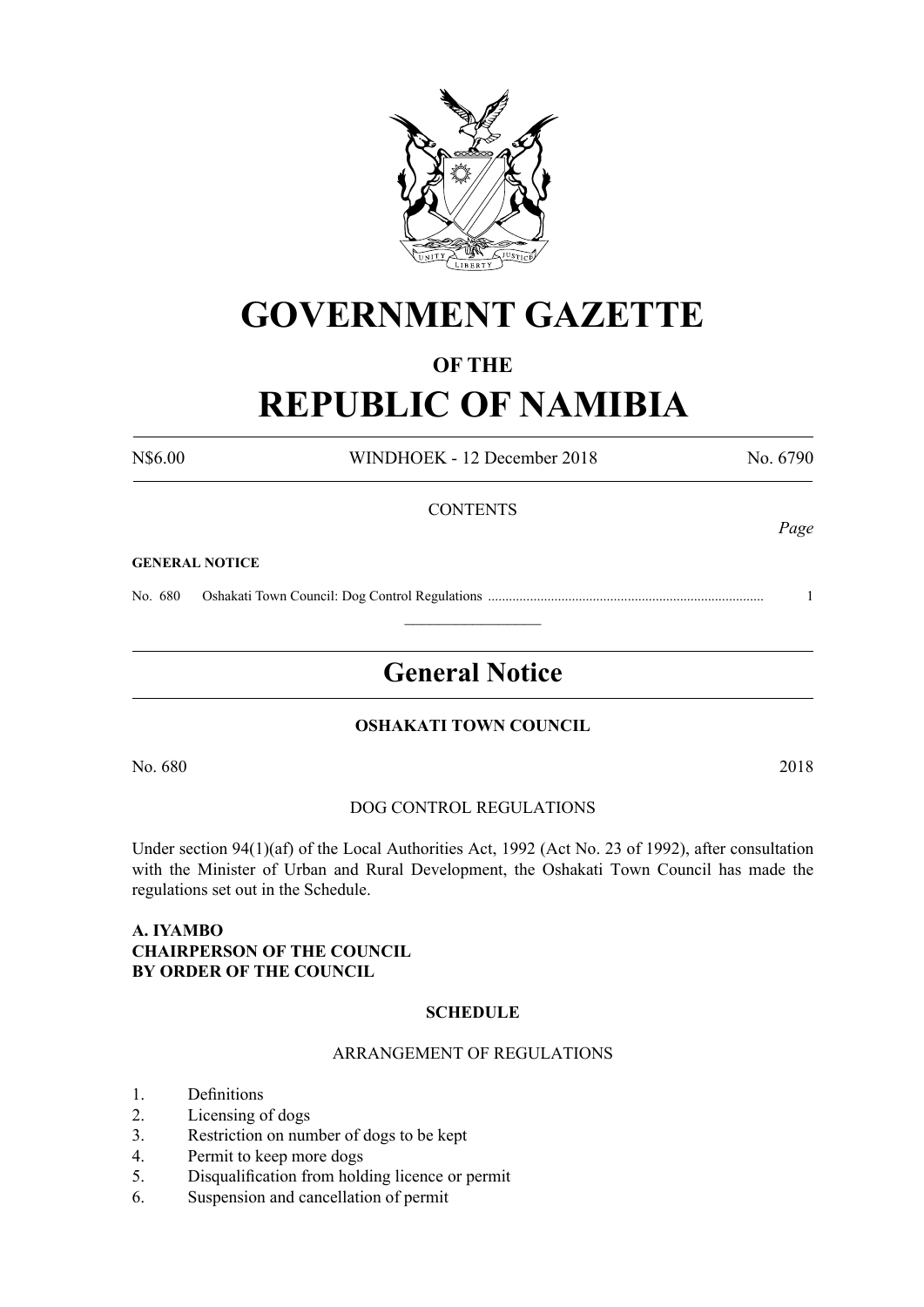- 7. Keeping of register
- 8. Prohibitions relating to keeping of dogs
- 9. Defecation
- 10. Complaints to Council
- 11. Sterilisation of dogs by Council
- 12. Keeping of pound
- 13. Seizure, impounding and destruction of dogs
- 14. Duties of poundmaster
- 15. Notices, documents and orders
- 16. Enforcement
- 17. Offences and penalties

# **Definitions**

**1.** In these regulations a word or expression to which a meaning has been assigned in the Act has that meaning, and unless the context otherwise indicates -

"agricultural property" means land zoned for agricultural use in terms of the Oshakati Town Planning Scheme or any other law;

"Animals Protection Act" means the Animal Protection Act, 1962 (Act No. 71 of 1962);

"authorised officer" means a person appointed or authorised by the Council to administer, implement or enforce the provisions of these regulations or a police officer appointed in terms of section 4 of the Police Act, 1990 (Act No. 19 of 1990);

"chief executive officer" means the town clerk of the Council appointed in terms of section  $27(1)(a)$ of the Act;

"Council" means the Oshakati Town Council;

"dog" means a dog over the age of six months;

"environmental health practitioner" means a person who is registered as an environmental health practitioner in terms of the Allied Health Professions Act, 2004 (Act No. 7 of 2004) and appointed by the Council as an environmental health practitioner;

 "fee" means charges, fees and other monies payable in respect of any service, amenity or facility and determined by the Council in terms of section 30(1)(u) of the Act;

"guide dog" means a dog which has been trained to assist a blind or poorly sighted person and includes a service dog which has been trained to assist a person who is mentally or physically incapacitated;

"kennel" means premises on which -

- (a) boarding facilities for dogs are provided;
- (b) dogs are bred or kept for commercial purposes; or
- (c) dogs are kept for the purposes of being trained or hired with or without handlers;

"licence" means a licence issued in terms of regulation 2;

"local authority area" means the area of the jurisdiction of the Council;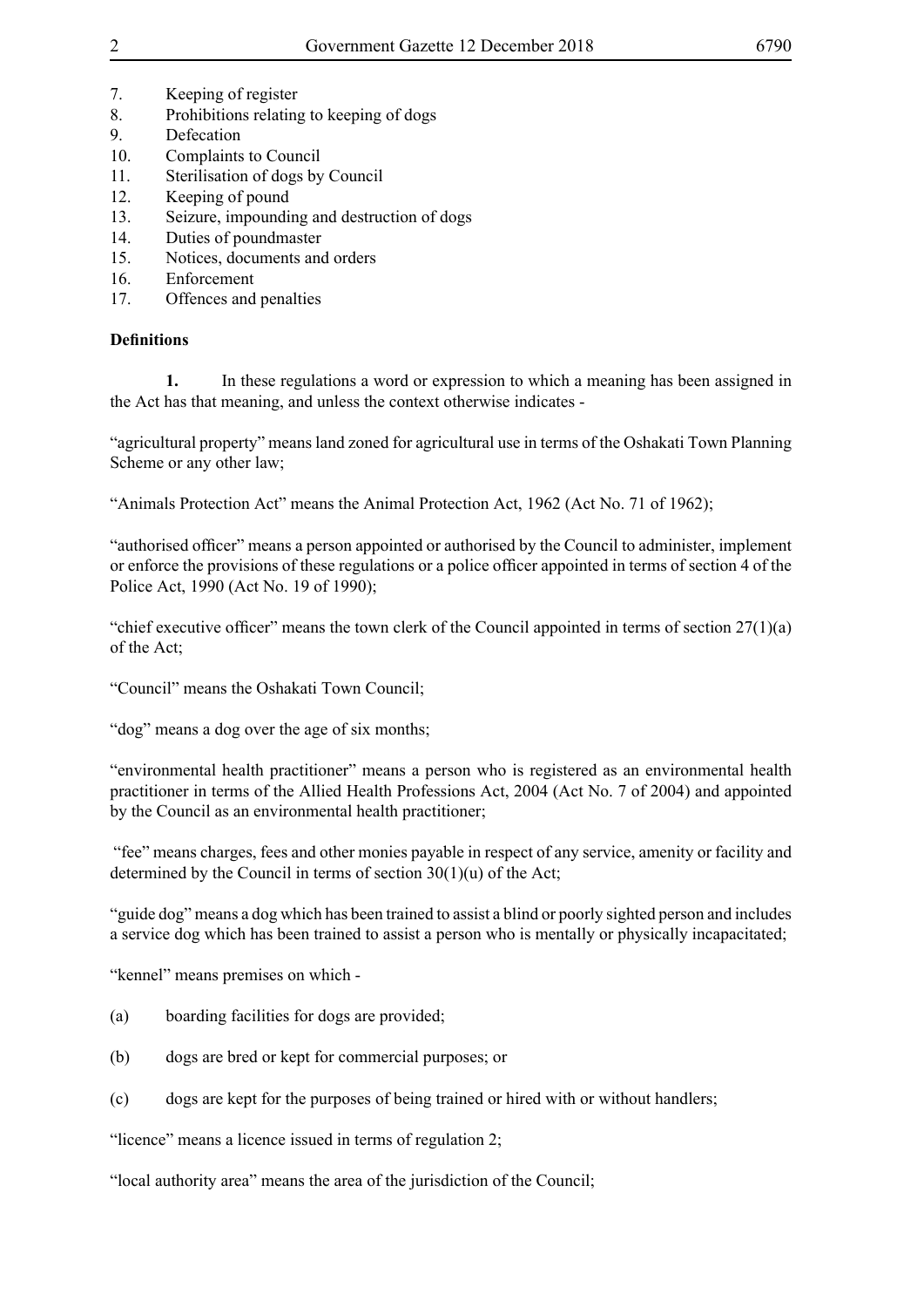"permit" means permit referred to in regulation 4;

"pound" means a building, enclosure or facility, owned, controlled or approved by the Council for the impounding, sale or destruction of dogs;

"poundmaster" means a staff member or any other person authorised by the Council to be in charge of a pound;

"premises" means a building, tent or any other structure together with its ground and appurtenances;

"SPCA" means the Society for the Prevention of Cruelty to Animals;

"the Act" means the Local Authorities Act, 1992 (Act No. 23 of 1992); and

"veterinarian" means a person registered or deemed to be registered as a veterinarian in terms of the Veterinary and Veterinary Para-Profession Act, 2013 (Act No. 1 of 2013).

# **Licensing of dogs**

**2.** (1) An owner of a dog kept within the local authority area must pay a dog tax determined by the Council in respect of every dog which he or she is permitted to keep in terms of regulation 3.

(2) The dog tax contemplated in subregulation (1) must be paid every year by an owner of the dog to the Council.

(3) On receipt of the dog tax contemplated in subregulation (1), the Council must issue to the owner of such dog a -

- (a) licence in the form determined by the Council; and
- (b) metal badge which displays the local authority area, the year for which the licence is valid and the licence number.

(4) A person who contravenes or fails to comply with subregulation (1) commits an offence and on conviction is liable to a fine not exceeding N\$2 000 or to imprisonment for a period not exceeding six months, or to both such fine and such imprisonment.

# **Restriction on number of dogs to be kept**

- **3.** (1) A person may not keep or allow more than -
- (a) two dogs to be kept on a premises; or
- (b) six dogs to be kept on agricultural property,

unless the person holds a permit to keep more than two or six dogs, respectively.

- (2) Subregulation (1) does not apply to -
- (a) dogs kept on the premises of a veterinarian for treatment;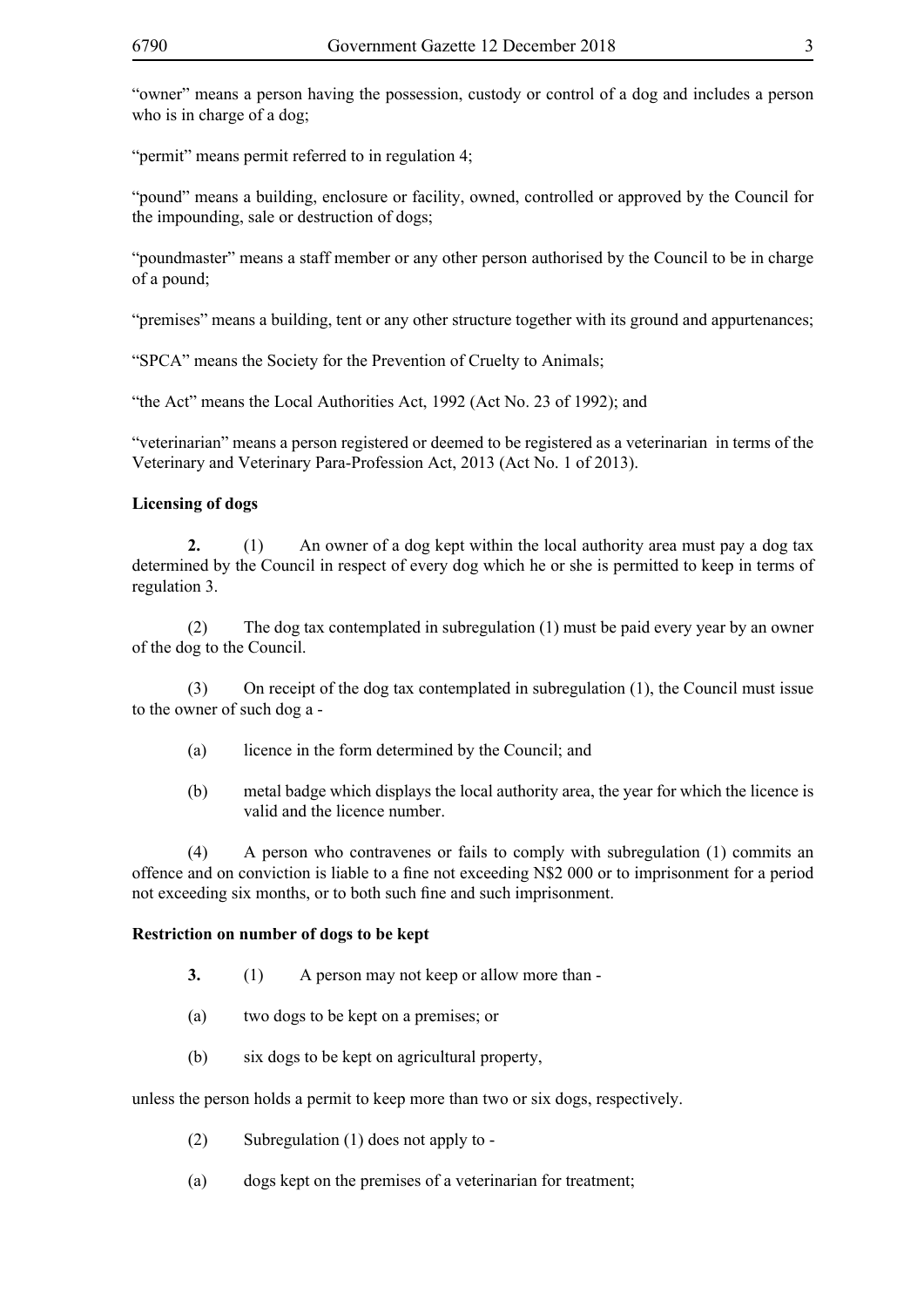- (b) dogs kept at a pound;
- (c) dogs kept on the premises of SPCA or any other animal welfare society; or
- (d) dogs owned by the Namibian Police Force or Namibian Defence Force for operational or breeding purposes.

(3) A person who contravenes or fails to comply with subregulation (1) commits an offence and is on conviction liable to a fine not exceeding N\$2 000 or to imprisonment for a period not exceeding six months, or to both such fine and such imprisonment.

#### **Permit to keep more dogs**

- **4.** (1) A person who intends to -
- (a) keep a number of dogs, other than the number of dogs permitted in terms of regulation 3; or
- (b) erect, install or keep a kennel within the local authority area,

must apply to the Council for a permit to keep such number of dogs.

(2) A person who intends to apply for a permit in terms of subregulation (1) must, 14 days prior to the date of the application, display a notice of intention to apply for a permit to keep such number of dogs in the manner contemplated in subregulation (3).

- (3) The notice of intention to apply for a permit referred to in of subregulation (2) must -
- (a) be in the form determined by the Council;
- (b) be displayed within one meter of the premises concerned and on the notice board of the Council;
- (c) be clearly visible to the public; and
- (d) invite persons, who wish to object to the granting of the permit to lodge objections, in writing, within 21 days from the date the notice is displayed.

(4) Any objection made as contemplated in subregulation (3) must be submitted to the Council and to the person applying for the permit.

An application referred to in subregulation (1) must be made in a form determined by the Council and must be accompanied by -

- (a) the application fee determined by the Council;
- (b) a copy of the notice of intention to apply for permit contemplated in subregulation (3); and
- (c) a copy of an objection submitted in terms of subregulation (4), if any.

(6) The Council may require the applicant for a permit to provide any further information which the Council considers relevant in order to consider the application.

(7) The Council must consider any objection lodged in connection with the application for a permit before the Council grants or refuses the application.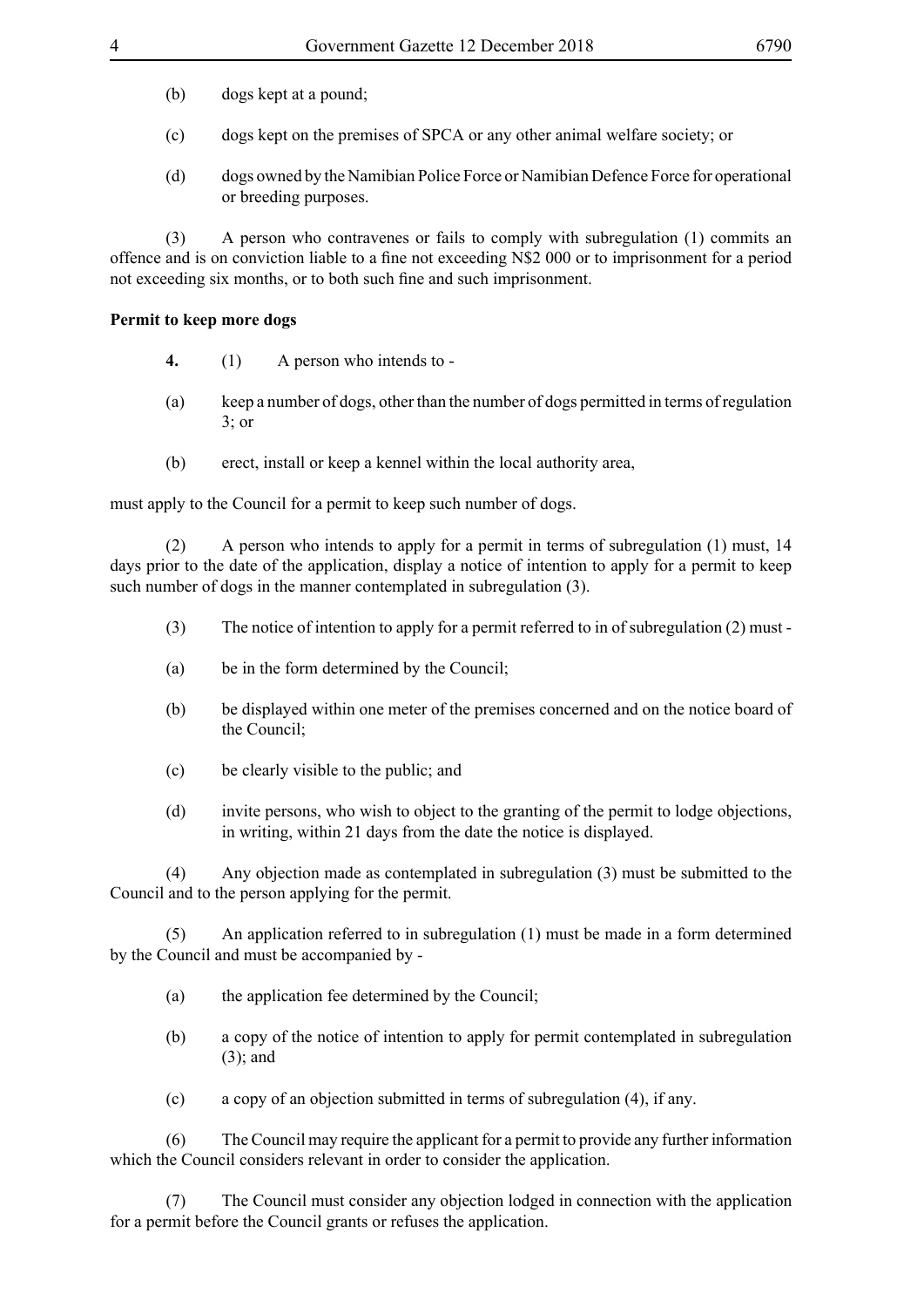(8) For each application for a permit submitted to the Council in terms of this regulation, the Council must cause its authorised officer or an employee to inspect the premises where the dogs are to be kept and the authorised officer or employee must prepare and submit to the Council a written report on whether the -

(a) dogs for which the permit is required, are likely to cause a public health hazard;

(b) keeping of such dogs may result in a contravention of regulation 8; or

(c) applicant is disqualified from holding a licence or permit in terms of regulation 5.

(9) The Council must only consider an application for a permit after receipt of a written report referred to in subregulation (8).

(10) The Council may grant or refuse the application made under subregulation (1), and if the application is granted, the Council may impose any conditions it considers necessary.

If an application for a permit is granted, the Council must issue to the applicant a permit and the permit must specify any condition imposed by the Council and the validity period of the permit.

(11) If the application for a permit is refused, the Council must give reasons for the refusal of the permit.

(12) A permit issued in terms of this regulation is not transferable from one person to another or from the premises in respect of which it had been issued to another premises.

(13) A person who prior to the commencement of these regulations, kept a number of dogs that are not permitted in terms of regulation 3 may continue to keep such number of dogs but must apply to the Council for a permit within three months after the commencement of these regulations.

#### **Disqualification from holding licence or permit**

**5.** (1) A person is disqualified from being issued with a licence or a permit in terms of these regulations, if such person -

- (a) is convicted of an offence relating to any dog in terms of the Animals Protection Act;
- (b) has been ordered by a court of law not to own a dog in terms of the Animals Protection Act or any other law;
- (c) has received at least three notices from the Council for contravening regulations 8 or 9 and failed to comply with the notices; or
- (d) is the owner of a dog and his or her dog has on more than three occasions, been impounded in terms of regulation 13, unless that person satisfies the Council that such impounding was beyond his or her control.

(2) A person who is disqualified in terms of subregulation (1)(c) or (d) may in writing apply to the Council to consider the disqualification and remove the disqualification.

(3) The Council must consider the application made under subregulation (2) and may grant or refuse the application.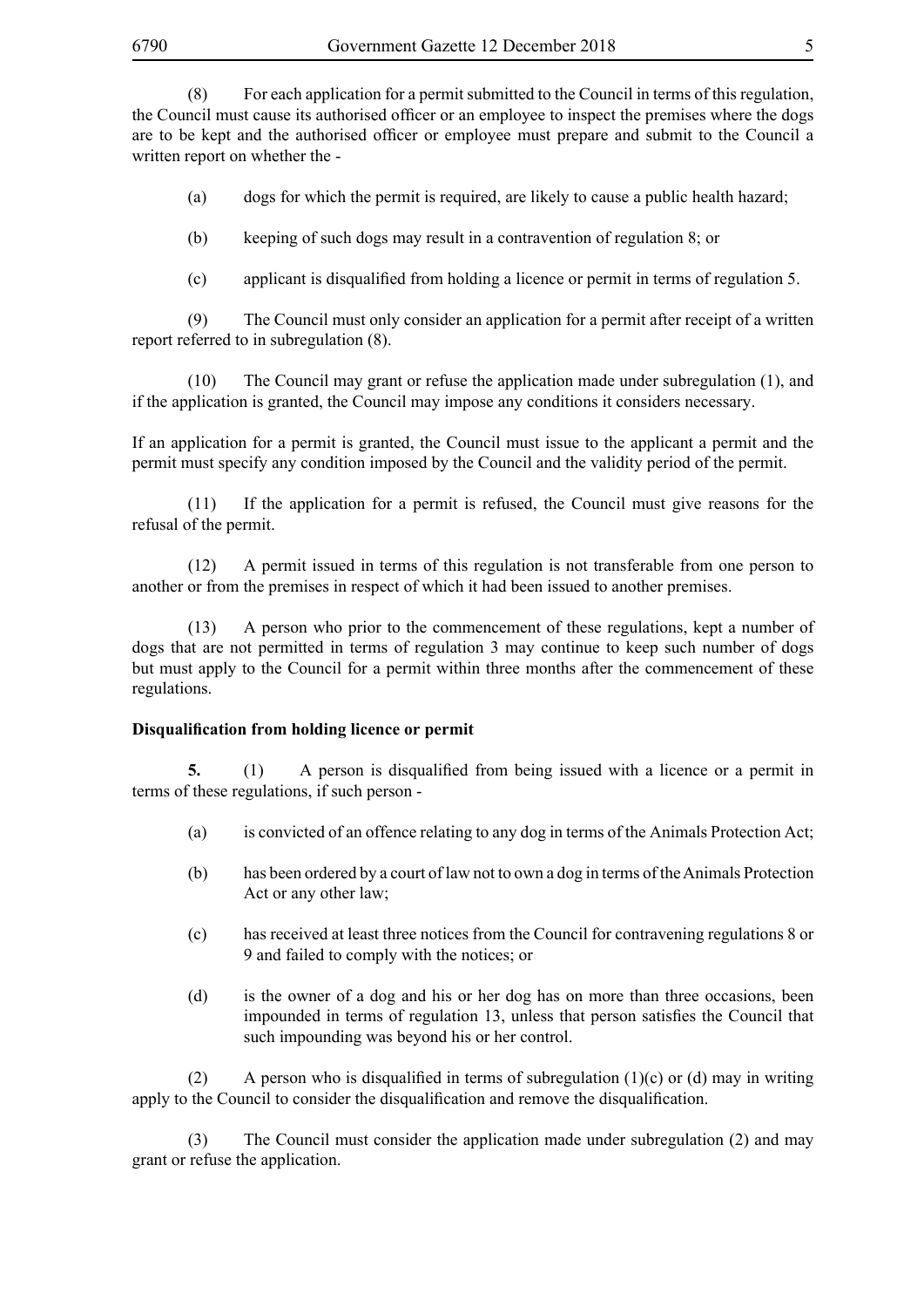# **Suspension and cancellation of permit**

- **6.** (1) The Council may suspend a permit, if -
- (a) a condition of the permit is not complied with; or
- (b) it is in the public interest that the permit be suspended.

(2) A suspension under subsection (1) is for the period and subject to the conditions that the Council determines and specifies in the notice of suspension.

- (3) Before the Council suspends the permit, the Council must -
- (a) in writing inform the holder of the permit of its intention to suspend the permit;
- (b) in writing inform the holder of the permit of the grounds for the intended suspension and the period of the suspension;
- (c) give the holder of the permit an opportunity to make representations to the Council within a period specified in the notice; and
- (d) obtain a report with recommendations from an authorised officer or an employee, an environment health officer or a veterinarian on the intended suspension, if the Council considers it necessary.

 (4) The Council when finally considering the suspension of the permit must take into account the representation by a holder of the permit.

(5) If a person fails to comply with any condition imposed on the suspension of his or her permit, the Council may cancel the permit.

(6) Despite subregulation (3), the Council may with immediate effect suspend or cancel a permit if the Council considers it is necessary in order to eliminate or reduce a significant risk to the public posed by a public health hazard.

# **Keeping of register**

**7.** (1) The Council must cause a register of licenses and permits issued in terms of these regulation to be kept and the register must contain -

- (a) the name and place of residence of licence or permit holder;
- (b) a description of the dog, including its sex;
- (c) the licence or permit number; and
- (d) the period of validity of the licence or permit.

(2) The register referred to in subregulation (1) is open for inspection by any member of public during office hours.

# **Prohibitions relating to keeping of dogs**

**8.** (1) An owner of a dog may not allow a dog to be at large in any place, other than -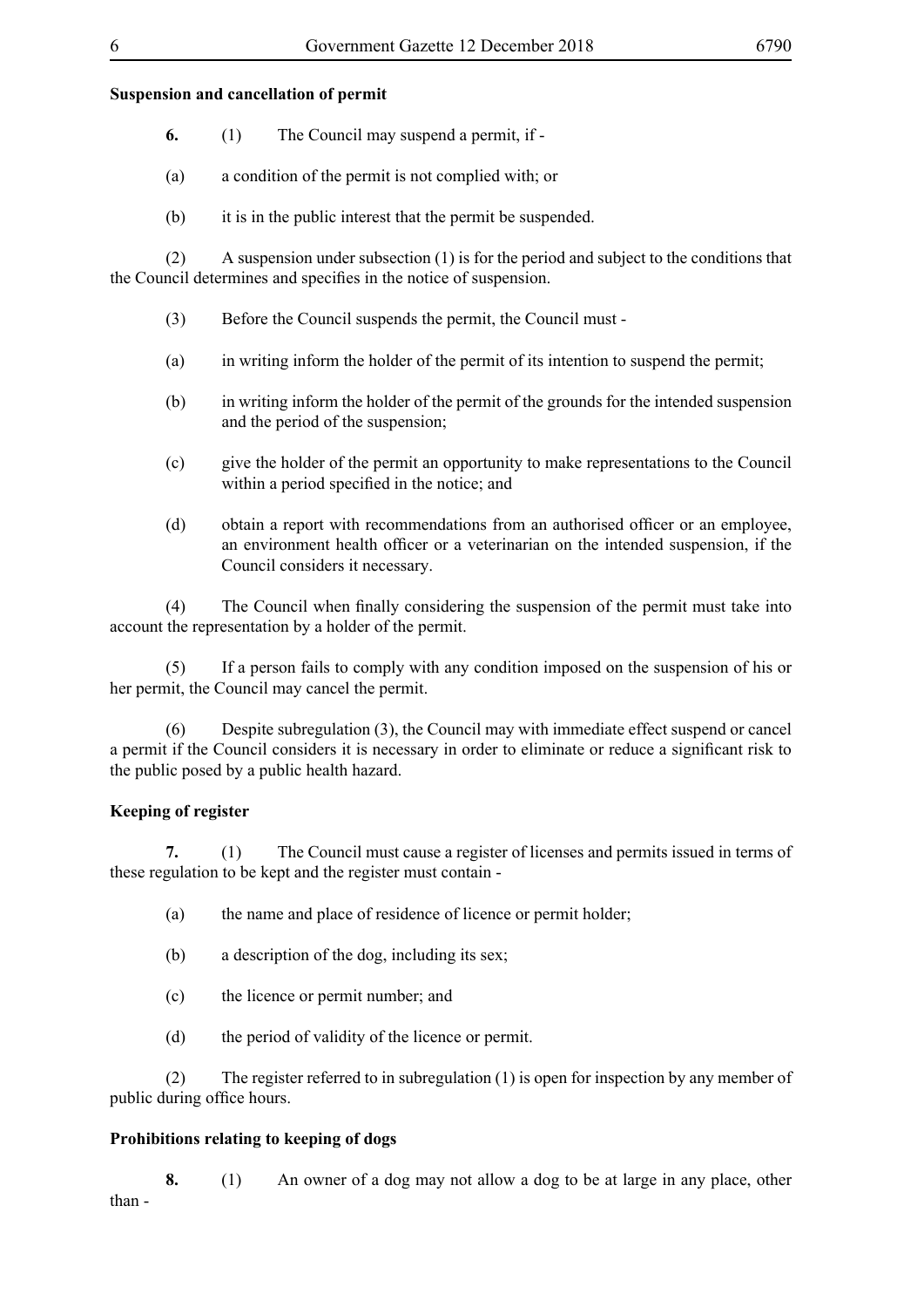- (a) the premises of the owner or the premises of any other person with the consent of that person; or
- (b) at an area designated by the Council as a free running area for dogs,

unless the owner of the dog accompanies the dog and keeps it under his or her control.

- (2) A person may not keep a dog -
- (a) which barks, whimpers or howls to such an extent that it, or has a habit which, causes a disturbance or nuisance to any other person;
- (b) which suffers from an infectious or contagious disease which in the opinion of a veterinarian cannot be treated, boarded at a veterinary clinic for treatment or quarantine at premises of an owner for treatment; or
- (c) on premises which are not fenced in such a manner that the dog is outside the confined premises, unless the dog is confined to the premises.
- (3) A person may not allow a dog to be in any public place, if the dog -
- (a) is wild, dangerous or ferocious;
- (b) has a habit of chasing people or vehicles;
- (c) is an unsterilised female dog in heat;
- (d) suffers from mange or any other infectious or contagious disease;
- (e) constitutes a hazard to traffic using any public road; or
- (f) causes damage to public properties.

(4) A person may not, without reasonable grounds incite a dog to attack or terrify a person or an animal, except where necessary to defend the person or property of the person or to defend another person or the property of another person.

- (5) A person may not -
- (a) provoke, harass or tease a dog; or
- (b) terrify or cause stress or fear to a dog.

(6) A person who contravenes or fails to comply with these regulations commits an offence and is on conviction liable to a fine not exceeding N\$2 000 or to imprisonment for a period not exceeding six months, or to both such fine and such imprisonment.

#### **Defecation**

**9.** (1) Where a dog defecates in a public place or on premises other than that occupied by the owner, the owner, except a person assisted by a guide dog, must remove the product of defecation immediately and dispose it in a way that does not cause a nuisance.

(2) A person who contravenes or fails to comply with subregulation (1) commits an offence and is on conviction liable to a fine not exceeding N\$2 000 or to imprisonment for a period not exceeding six months, or to both such fine and such imprisonment.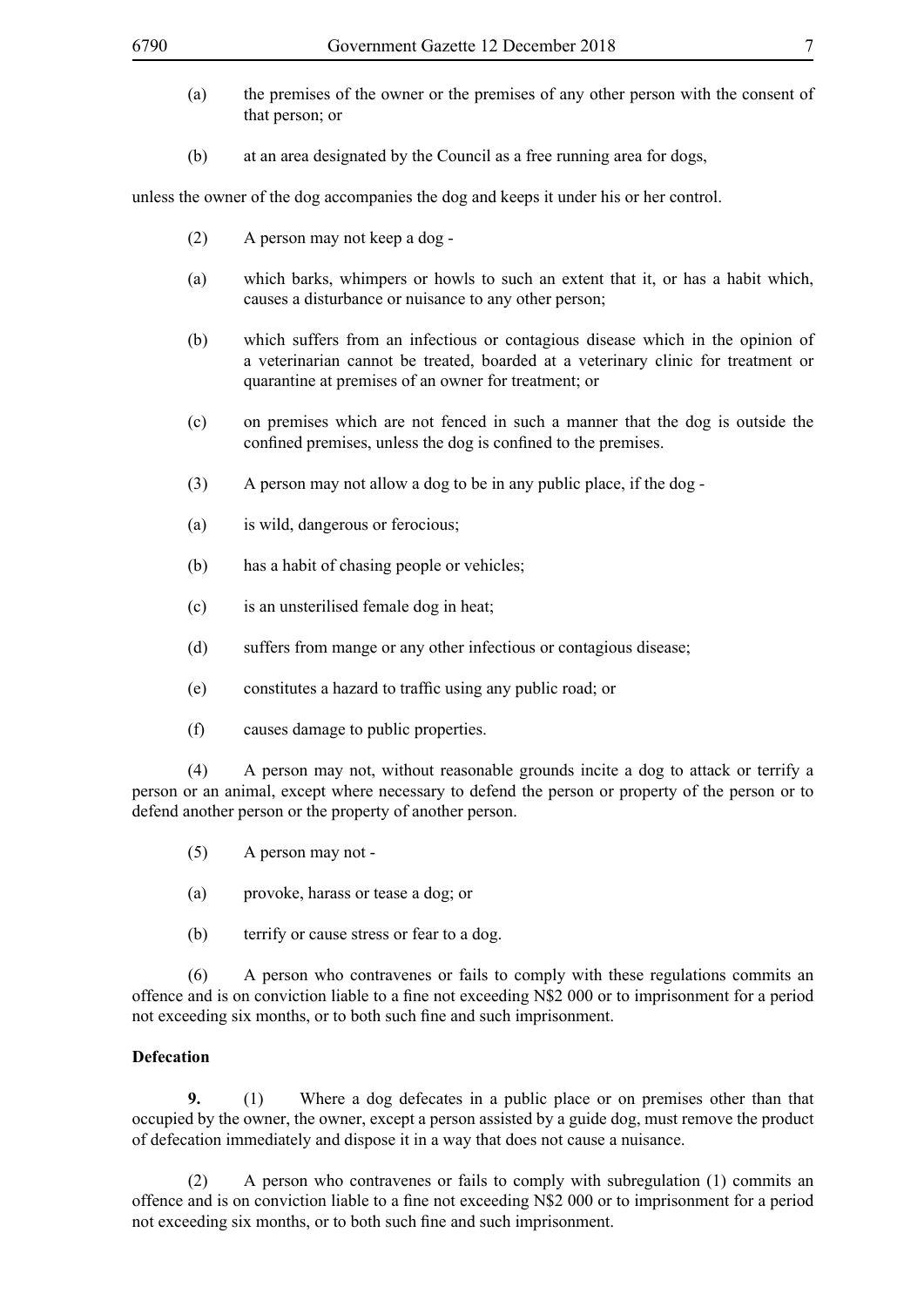#### **Complaints to Council**

**10.** (1) A person may make a written complaint to the chief executive officer if regulations 8 or 9 are contravened.

 $(2)$  If the chief executive officer is satisfied that there is a contravention of any regulation referred to in subregulation (1), he or she may cause a notice to be serve on the owner of the dog.

- (3) A notice referred to in subregulation (2) must -
- (a) state the nature of the contravention;
- (b) specify any action to be taken by the owner of the dog that the chief executive officer considers necessary to stop or prevent the contravention;
- (c) state the period within which the action referred to in paragraph (b) is to be taken; and
- (d) inform the owner of the dog to lodge an objection to the complaint made, if the owner so wishes, within a period specified in the notice.

(4) A person who fails to comply with a notice served in terms of subregulation (2) commits an offence and on conviction liable to a fine not exceeding N\$2 000 or to imprisonment for a period not exceeding six months, or to both such fine and such imprisonment.

#### **Sterilisation of dogs by Council**

**11.** The Council may cause a dog to be sterilised at the request of the owner of the dog on payment by the owner of a fee determined by the Council.

#### **Keeping of pound**

**12.** The Council may establish and operate a pound or may enter into an agreement with a person to operate a pound on its behalf subject to any condition that the Council may impose.

#### **Seizure, impounding and destruction of dogs**

**13.** (1) An authorised officer or any other person may take a dog which is at large to a pound if he or she reasonably believes that the dog -

- (a) suffers from an infectious or contagious disease;
- (b) is not owned or cared for by a person;
- (c) is found in a public place and is not on a leash and the control of a person; or
- (d) is not licenced in terms of regulation 2.

(2) Despite subregulation (1), a person may not impound a dog, if there are reasonable grounds to believe that the dog is a female with unweaned young, unless such dog and unweaned young are impounded together.

(3) Where a dog is impounded, the Council must cause a notice to be displayed on the notice board of the Council that a dog has been impounded, giving a full description of the dog and the reason for the impounding.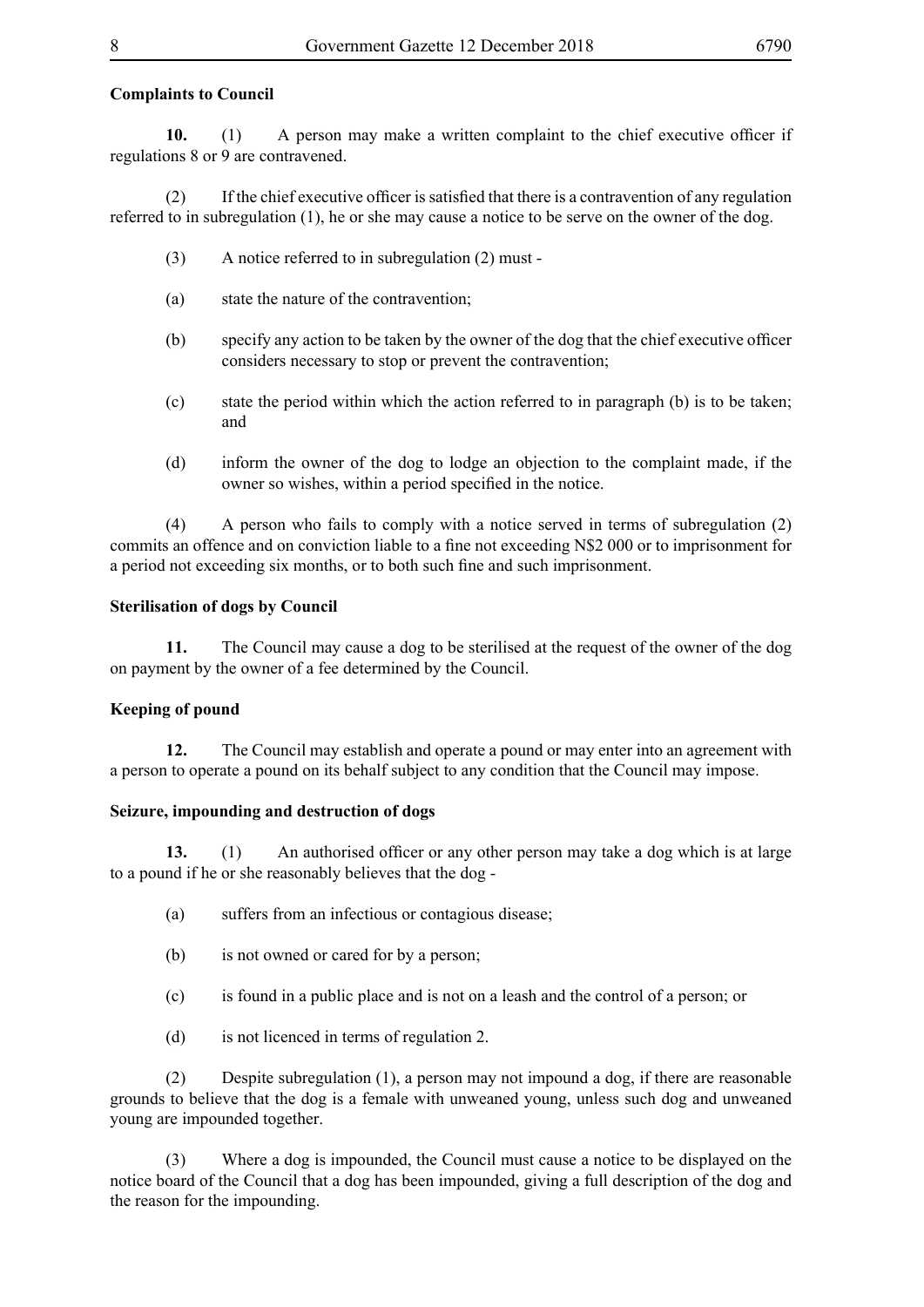- (4) An owner of an impounded dog may claim the impounded dog, if such person -
- (a) satisfies the poundmaster that he or she is the owner of the dog impounded; and
- (b) pays the impounding fee and the amount of veterinary expenses, if any, incurred in respect of the impounded dog.

(5) The poundmaster must, if the provisions of subregulation (4) have been complied with, return the dog to the person claiming to be the owner the dog.

(6) The owner of the dog must claim his or her dog within 10 days from the date on which a notice has been displayed in terms of subregulation (3), and if the impounded dog is not claimed within 10 days after the dog has been impounded, the Council may sell or destroy such dog or cause such a dog to be sold or destroyed.

(7) Unless the Council has instructed the poundmaster to the contrary, the poundmaster must sterilise a dog before it is sold in terms of subregulation (6) and may recover the costs incurred from the buyer of the dog.

(8) Despite anything to the contrary in this regulations, if a dog has been impounded in terms of this regulation and the chief executive officer is satisfied that the dog is -

- (a) suffering from any incurable, infectious or contagious disease;
- (b) badly injured; or
- (c) ferocious, vicious or dangerous,

the chief executive officer may cause such dog to be destroyed immediately in accordance with subregulation (9).

(9) The destruction of a dog under these regulations must be carried out in such a manner as to inflict as little suffering as practical and by means of a method approved by a veterinarian.

(10) The proceeds of any sale in terms of this regulation may be used to defray any costs incurred in connected with such sale and the impounding of a dog.

(11) A person who forcibly takes away or attempts to take away a dog which is lawfully brought to be impounded or who frees or attempts to free a dog lawfully impounded commits an offence and is on conviction is liable to a fine not exceeding N\$2 000 or to imprisonment for a period not exceeding six months, or to both such fine and such imprisonment.

#### **Duties of poundmaster**

- **14.** A poundmaster must -
- (a) display an easily legible notice of the opening hours of the pound at the entrance of the premises where the pound is located and at the notice board of the Council;
- (b) keep a register in which he or she records the following particulars in respect of every dog impounded -
	- (i) the name of the person, residential address and telephone number of person who brought the dog to be impounded;
	- (ii) the time and date on which the dog is impounded;